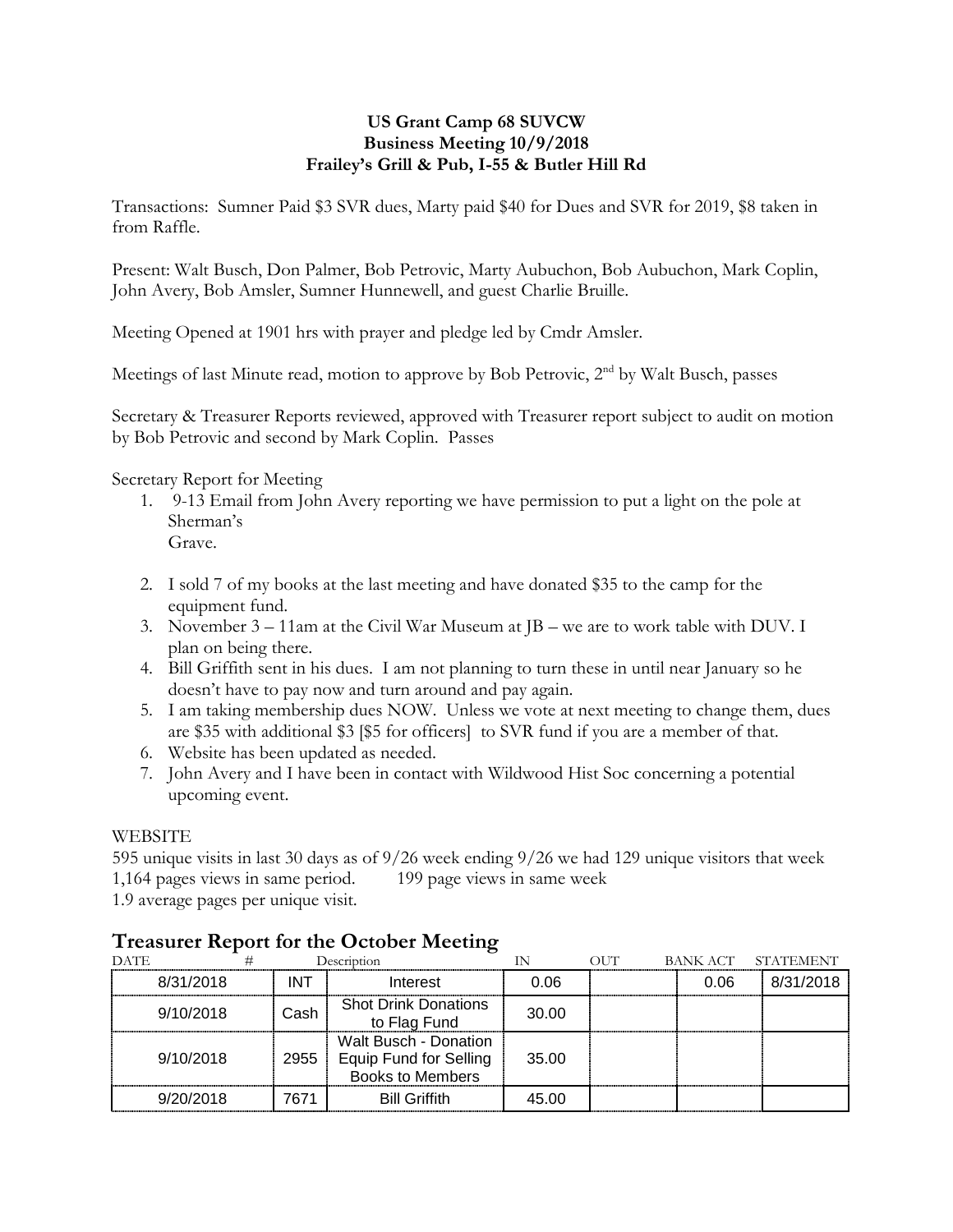|                          |            | Membership and<br>initiation dues |                          |           |            |  |
|--------------------------|------------|-----------------------------------|--------------------------|-----------|------------|--|
| 9/26/2018                | <b>Dep</b> | Deposit                           |                          |           | 110.00     |  |
|                          |            | <b>TOTALS</b>                     | 19,038.62                | 17,335.31 | 1,659.32   |  |
|                          |            |                                   |                          |           |            |  |
| <b>Committed Funds</b>   |            |                                   | <b>Committed Funds</b>   |           | \$129.51   |  |
| <b>Sherman Flag Fund</b> |            | 30.00                             |                          |           |            |  |
| <b>Equipment Fund</b>    |            | 41.00                             | <b>Uncommitted Funds</b> |           | \$1,529.81 |  |
| <b>SVR Fund</b>          |            | \$58.51                           |                          |           |            |  |
| <b>TOTAL</b>             |            | \$129.51                          | <b>Total in Checking</b> |           | \$1,659.32 |  |
|                          |            |                                   | <b>Undeposited Funds</b> |           |            |  |
|                          |            |                                   | Total                    |           | \$1,659.32 |  |

Commander Amsler's Report:

- 1. Forgot to do column for Banner
- 2. Wed Dec 12 LoRusso's Christmas Dinner 7pm
- 3. Still Taking Nominations
- 4. Speaker's Bureau get info to White Haven and Pilot Knob

# SVC Hunnewell Report –

Went to CRA Meeting: visited 3 historic sites, attended workshop on media, elected SVC of Central region

JVC Bob Aubuchon's Report

Participated in Bellefontaine Mourning Society

Charlies Bruille at this point suggested monument at Russell Tomb – where Ms. General Hancock is buried – ought to have stone recognizing her as such.

Calvary Cemetery – flag in good shape

State & National:

Bob Petrovic, Walt Busch, Marty Aubuchon, Don Palmer and Sumner Hunnewell will be attending the department meeting in Jefferson City on 10/13/18

Central Region will be held during Lincoln Tomb Ceremonies in April.

Nov. 3 CW Museum – DUV Genealogy Day. Walt to attend and set up SUV Table

Nov. 3 – Soldier's Memorial Opening. – John Avery, Bob Amsler and Mark Coplin reporting they plan to attend.

Veteran's Days:  $10<sup>th</sup>$  of November for parade. No info on who is attending

Gettysburg Remembrance Day – Bob Petrovic Attending

Sherman Flag Light - \$25 for one on top of the pole. Cemetery will allow placement.

Boy Scout Issue Update: Jim Pahl advised that national would still promote Boy Scouts and give out Eagle Scout Awards to girls as well. John Avery needs coins and certificates. [presentation folders obtained. E-mail sent about coins

JROTC Issue Update: John Avery making contacts in November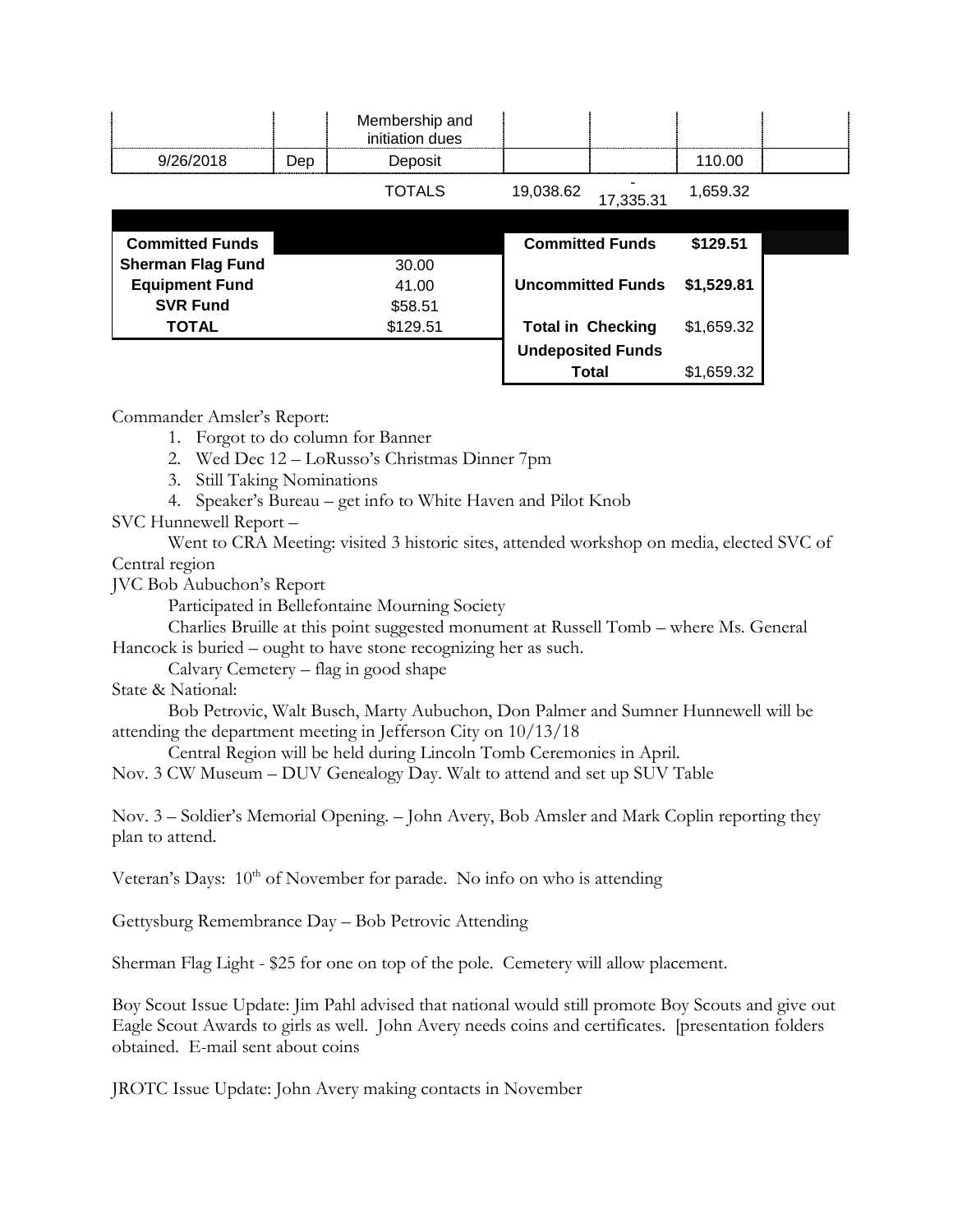Camp Seal Update, since seal must be approved by national according to Jim Pahl, we are passing on this at present, as it seems to be a lot of work.

Greg Wolk Ancestor Update, tabled until November meeting since Greg isn't here.

Grant Symposium : Walt presented info about Oct 26 Conference in Mexico, MO. Walt has sent out e-mails to others about this event and Greg has received some response from these.

Speaker's Bureau Update – Folder to be created. [Walt can do when he has some time.]

Marker for Keeler Post: John Avery reports the historical society is planning after the first of the year

New Business: Dues – Walt will be sending out e-mails shortly about 2019 Dues

Plaque on Wall at Fraileys – Bob Amsler to check with Management

April CRA Conference in Springfield IL. – We need to start putting it together. Bob already done a lot of work. Need speaker. Agenda.

2021 Encampment – Short discussion about the issues we are running into with the planning of the encampment

Oct 20- Lineage Fair at St. Louis Co. Library. – We have no one who can go this time, we probably have to let it pass by.

Swap Meet at JB on March 23, 2019 – Walt will probably have a table to sell his and Gary Scheel's books. Can have SUVCW Stuff out also.

### Trivia:

- 1. Did any Civil War Veterans serve during World War l?
- 2. In which of these battles was Union general James B Ricketts not wounded? a. First Manassas b. Antietam c. Gettysburg d. Cedar Creek
- 3. Who wrote the words to the song "Stonewall Jackson's Way"?

a. John P. Darby b. John W. Palmer c. Gerald S. Walker d. Henry A. W ise

- 4. What type of photograph was most common during the war?
	- a. daguerreotype b. ambrotype c. ferrotype d. carte de visite
- 5. Who was the first general officer to be killed during the war?
- 6. Who led the Union forces in the battle of Rocky Face Ridge?
- 7. Which Union general acquired the nickname 'The Rock of Chickamauga,,?

### a. George H. Thomas b. John M. Schofield c. Henry W. Slocum d. Oliver O. Howard 8. Which of these best defines a "vedette"?

- a. an artillery fortification b. a mounted sentry c. an anti-infantry obstacle
- d. a French-made breech loading rifle
- 9. What was the largest "all-cavalry" battle of the war?
	- a. Sabine Crossroads b.Yellow Tavern c. Battle of Fleetwood Hill d. Yellow Ford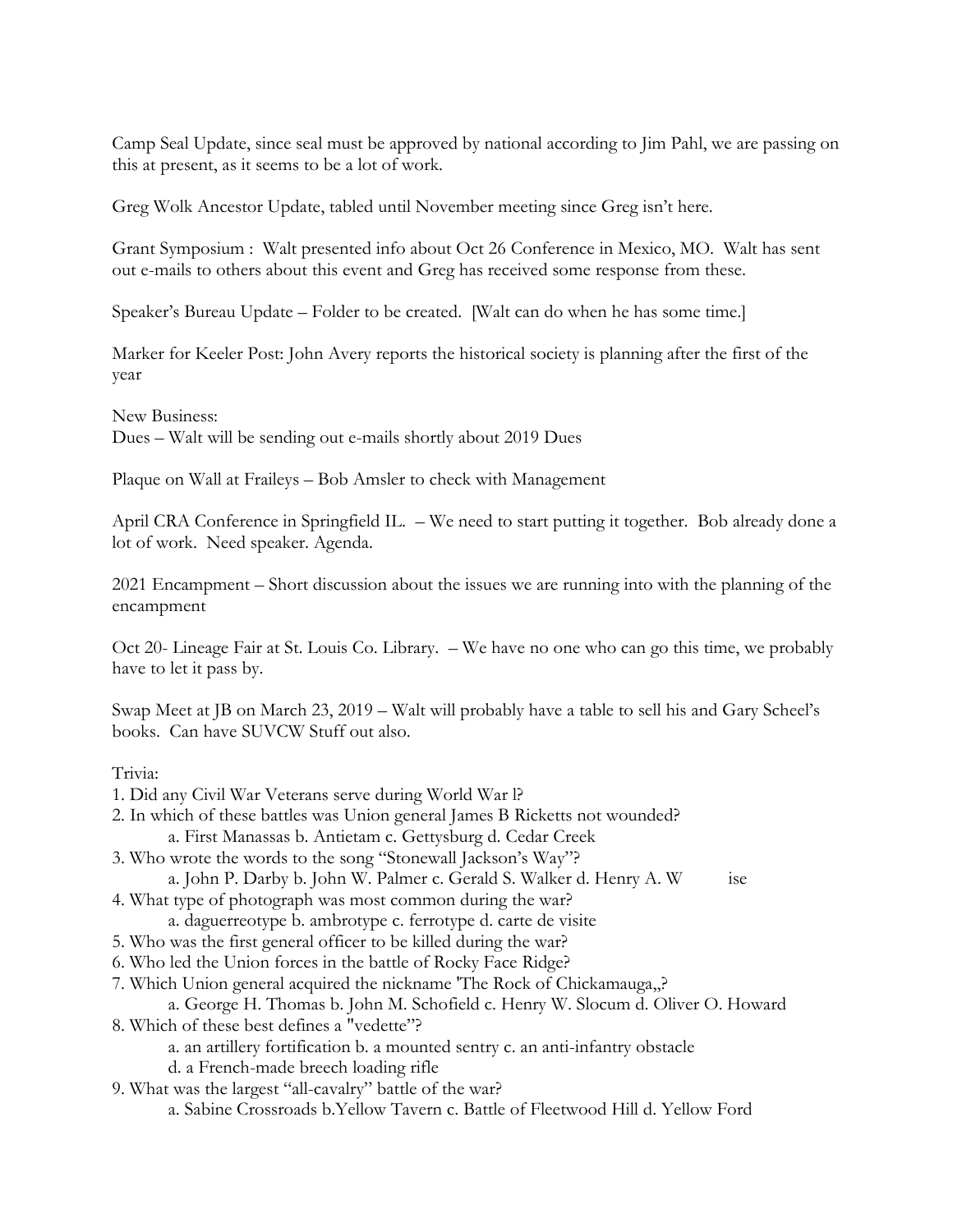10. Which Confederate general lost his life at the battle of Yellow Tavern?

Fun Fact - Did you know the original constitution of the United States banned slavery; however, the state of Virginia refused to ratify it, and the slavery ban was removed.

Closed with Prayer 2035 hrs by Bob Amsler.

# SECRETARY / TREASURER REPORT FOR NOVEMBER MEETING

I attended the Daughters of Union Veterans Genealogy Workshop on Nov 3 at Civil War Museum. We have one new member, Thomas Taylor, who is a descendant of Lorenzo Buford, 110<sup>th</sup> USCT. I also have potentially one more from the event.

I also attended the Department Meeting, updated our website (usage below)



Treasurer Report

| Date       | ±    | Description                                    | In    | $()$ 11t | <b>Bank Action</b> Reconciled |           |
|------------|------|------------------------------------------------|-------|----------|-------------------------------|-----------|
| 9/30/2018  | Int  | Interest                                       |       |          | 0.06                          | 9/28/2018 |
| 10/14/2018 | 126  | Dept SUVCW for<br><b>Presentation Folders</b>  |       | $-10.00$ | $-10.00$                      |           |
| 10/8/2018  | Cash | Sumner Hunnewell<br>SVR 2019                   | 3.00  |          |                               |           |
| 10/8/2018  | Cash | Raffle                                         | 8.00  |          |                               |           |
| 10/8/2018  | Cash | Marty 2019 Dues                                | 40.00 |          |                               |           |
| 10/9/2018  | 176  | Check for Postage to<br><b>Mark Coplin</b>     |       | $-7.00$  | $-7.00$                       |           |
| 10/15/2018 | Cash | Deposit                                        |       |          | 51.00                         |           |
| 11/3/2018  | 3097 | <b>Thomas Taylor</b><br><b>Membership Dues</b> | 45.00 |          |                               |           |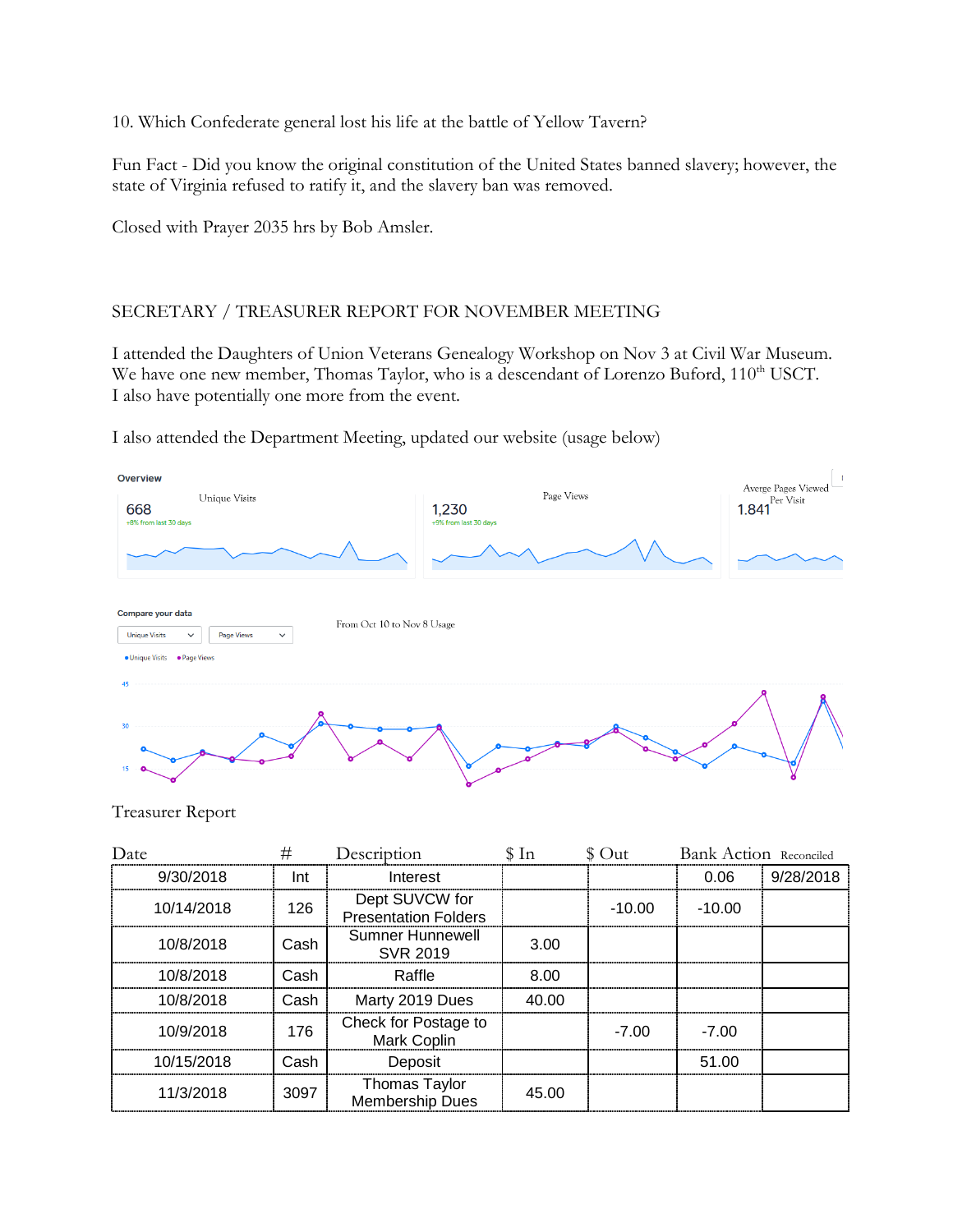| 11/8/2018                | <b>DEP</b> | Deposit       |           |                          | 45.00      |  |
|--------------------------|------------|---------------|-----------|--------------------------|------------|--|
|                          |            |               |           |                          |            |  |
|                          |            | <b>TOTALS</b> | 19,038.62 | 17,335.31                | 1,738.38   |  |
|                          |            |               |           |                          |            |  |
| <b>Committed Funds</b>   |            |               |           | <b>Committed Funds</b>   | \$140.51   |  |
| <b>Sherman Flag Fund</b> |            | 38.00         |           |                          |            |  |
| <b>Equipment Fund</b>    |            | 41.00         |           | <b>Uncommitted Funds</b> | \$1,597.87 |  |
| <b>SVR Fund</b>          |            | \$61.51       |           |                          |            |  |
| <b>TOTAL</b>             |            | \$140.51      |           | <b>Total in Checking</b> | \$1,738.38 |  |
|                          |            |               |           | <b>Undeposited Funds</b> |            |  |
|                          |            |               |           | <b>Total</b>             | \$1,738.38 |  |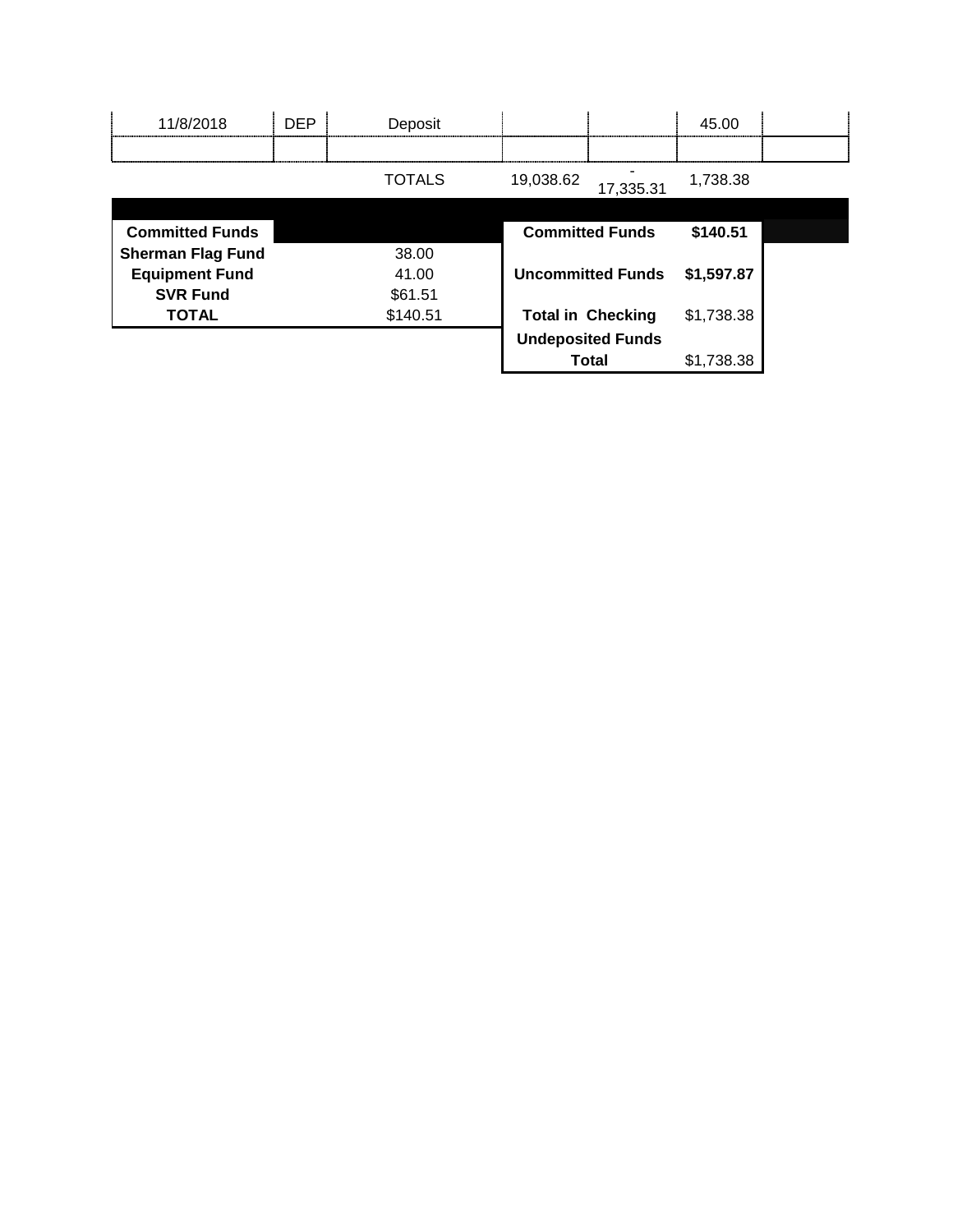### AGENDA FOR NOVEMBER MEETING

### PRESENT:

| Prayer-<br>Pledge-                          |                                                             |                 |                       |
|---------------------------------------------|-------------------------------------------------------------|-----------------|-----------------------|
| Minutes of Last Meeting Motion__________    |                                                             | 2 <sup>nd</sup> | Passes $Y/N$ -        |
| Secretary Report                            |                                                             |                 |                       |
| Treasurer Report Motion                     |                                                             | 2 <sup>nd</sup> | Pass Y/N___ Auditable |
| Commander's Report:                         |                                                             |                 |                       |
|                                             |                                                             |                 |                       |
|                                             |                                                             |                 |                       |
|                                             |                                                             |                 |                       |
|                                             | <u> 1989 - Johann Stoff, amerikansk politiker (d. 1989)</u> |                 |                       |
| SVC Report:                                 |                                                             |                 |                       |
|                                             |                                                             |                 |                       |
|                                             |                                                             |                 |                       |
| JVC Report:                                 |                                                             |                 |                       |
|                                             |                                                             |                 |                       |
|                                             |                                                             |                 |                       |
| State, National or Central Region Business: |                                                             |                 |                       |
|                                             |                                                             |                 |                       |
|                                             |                                                             |                 |                       |
|                                             |                                                             |                 |                       |
|                                             |                                                             |                 |                       |

**TRIVIA:**